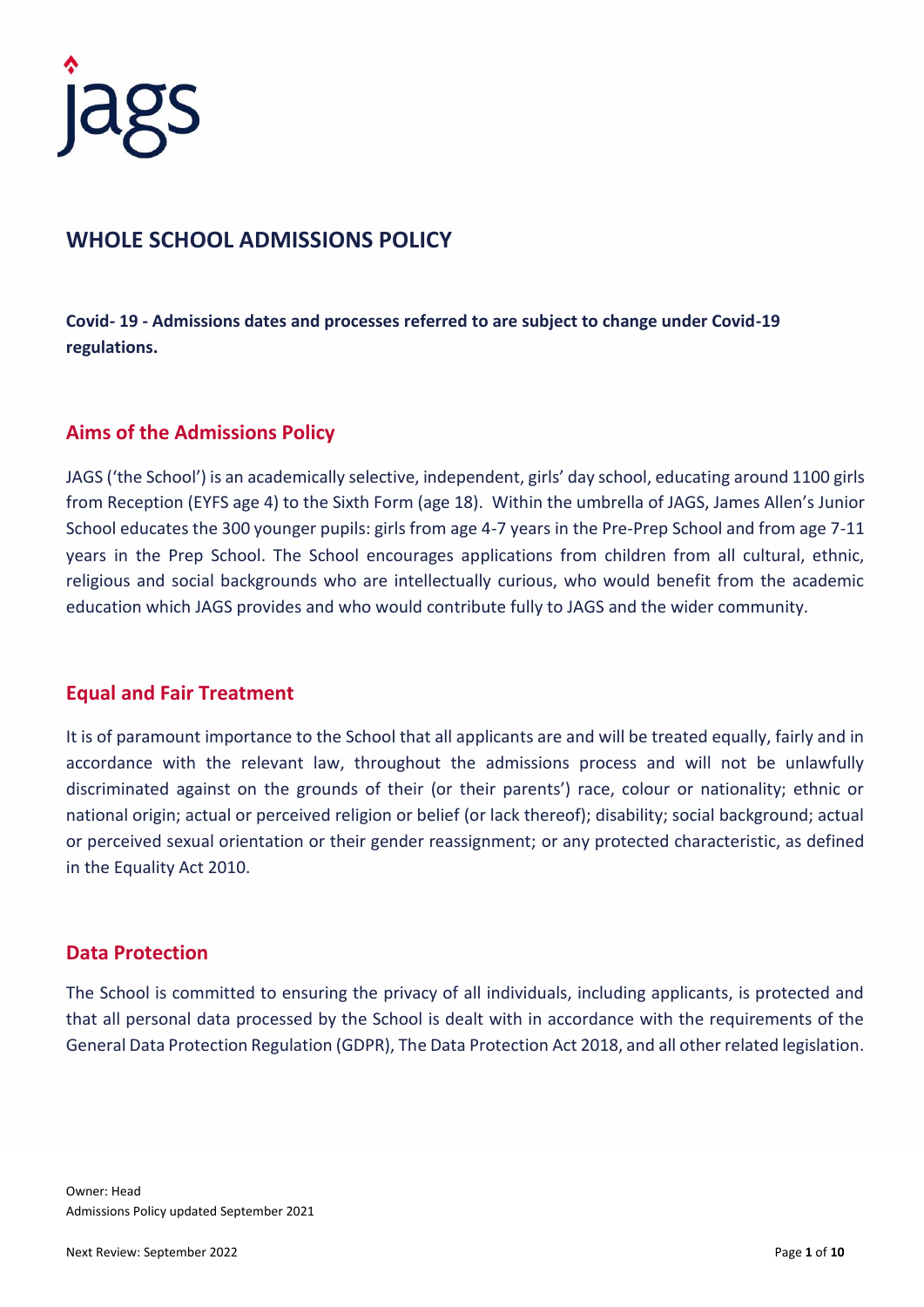## **Points of Entry**

The main points for entry into the School are at 4+ (Reception) and 7 + (Year 3) to the Junior School and to the Senior School at 11+ (Year 7), deferred 13+ (Year 9) and 16+ (Sixth Form). Admission to other year groups is dependent on there being chance vacancies.

# **Application Process**

## **Registration**

Applicants will be considered as candidates for admission to the School once registration has been completed in full. This includes, for the avoidance of doubt, completion of an online registration form, submission of a copy of the applicant's full birth certificate, passport, UK visa (if held) and a photograph, as well as payment of the non-refundable registration fee, currently £125 for UK based applicants (or £200 for overseas applicants). The registration fee may be subject to annual review, and is waived for those applicants to the Senior School in receipt of Pupil Premium or Universal Credit.

#### **Junior School**

For 4+ entry to the Pre-Prep School, parents must complete their child's registration between 1 September and 5 November of the year preceding prospective entry. For 7+ entry to the Prep School, registration must be completed between 1 September and 5 November of the year preceding prospective entry. These deadlines may be subject to review and change from year to year, and parents should check the school's website for current information. Applicants registered for 4+ who are not offered a place at the Pre-Prep School will need to reapply at the relevant time to be considered for a 7+ place at the Prep School.

#### **Senior School**

Where entry is sought to the Senior School (11+, deferred 13+, 16+ and Chance Vacancy entry), parents may apply from the start of the Summer Term and must complete their registration by 4pm on 31 October for 11+, deferred 13+ and Chance Vacancy entry, and by 4pm on 15 October for 16+ entry in the year preceding possible entry. These deadlines may be subject to review and change from year to year, and parents should check the school's website for current information.

It is the responsibility of the applicant's parents to ensure that registration is completed, in full, on or before the published closing date. The School is not able to accept late applications for registration.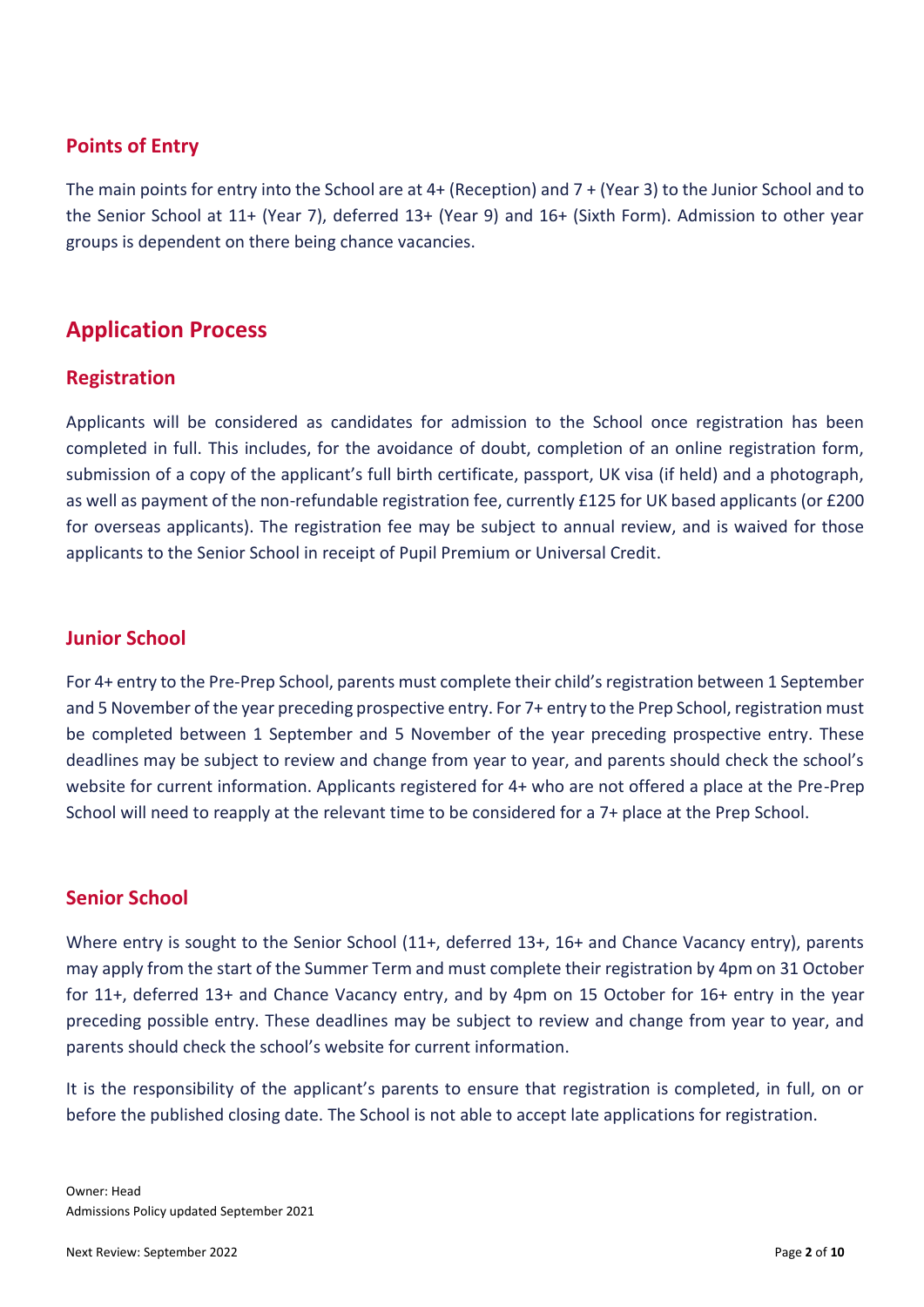# **Chance Vacancy Applications**

#### **Junior School**

Chance Vacancies occasionally arise outside of the formal points of entry to the Pre-Prep School (4+) and the Prep School (7+). It is possible to apply to join the Chance Vacancy List by submitting a completed Chance Vacancy Application Form to the Registrar. Registration fees are payable for Chance Vacancies in the same way as for admission into standard entry points.

## **Senior School**

For Chance Vacancies in the Senior School, registration must be completed and applications made by 4pm on 31 October in the year preceding possible entry. The School will not know the final number of available spaces until early spring, when offers are made.

# **Admission and Assessment**

#### **Rights of Separated Parents**

Applicants should be registered by the applicant's parents, including, where parents are separated, each parent with parental responsibility. Each parent with parental responsibility will be entitled to, and will receive, information regarding their child's application, the application process and the child's assessment, unless there is documentary evidence of a court order being in place, preventing this and/or where parental responsibility has been revoked or lost**.** 

## **Siblings and Staff Children**

Entry to the School is competitive; JAGS has no sibling, family or staff preference policies. Siblings of current or past pupils or children of staff at the School will undergo the same assessment and selection process as all other applicants to the School, in line with its policy of equal and fair treatment for all applicants.

#### **Entry Requirements**

Admission is subject to the availability of a place and to the candidate meeting the academic entry requirements at the time. The assessment will include age appropriate testing and, in the case of applicants applying for a 7+ place in the Junior School or for a place in the Senior School, we will hold interviews with our Headteacher (Junior School) or Head or a member of the Senior School Leadership Team (Senior

Admissions Policy updated September 2021

Owner: Head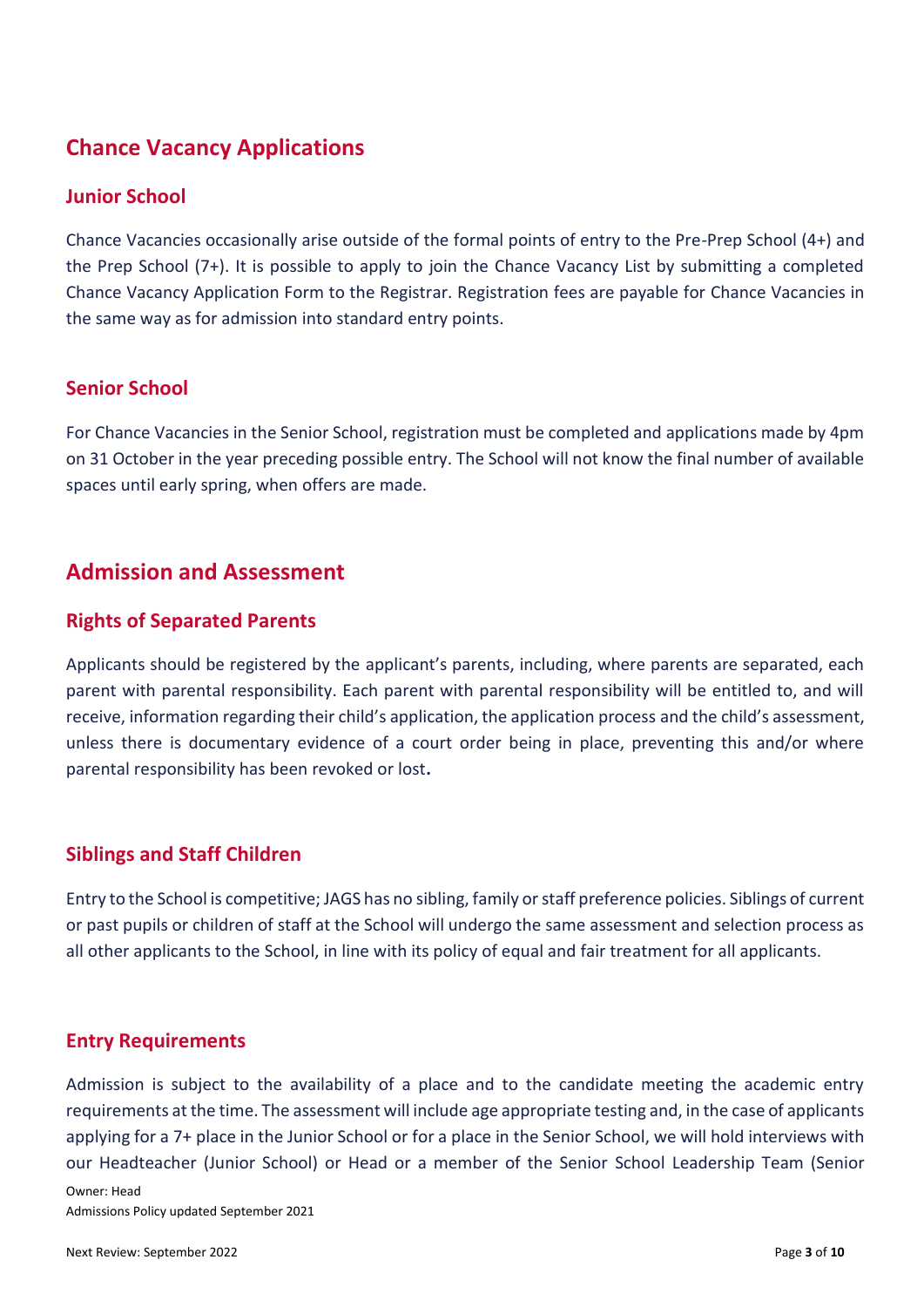School). The provision of a satisfactory reference from the Head of the applicant's current school or nursery is also required. The reference request will ask for details of the applicant's academic and co-curricular performance or achievements, or in the case of our younger applicants at 4+, age appropriate information about their communication, listening, pre-reading and pre-maths skills. Places will be offered to those who achieve the best results in the School's own entry tests and who satisfactorily meet these additional requirements. Offers are made on the dates advertised which may vary from year to year. The Head of the Senior School and the Headteacher of the Junior School make the final decision as to whether or not an offer of a place will be made to an applicant. There is no right of appeal against their decision.

Some candidates who are not offered a place, but who performed well, may be placed on a Waiting List. Should a vacancy arise before the start of the relevant academic year, they will be considered on the basis of their results in the School's assessments and an offer of a place may be made. The Waiting List may remain open until the September following the School's entrance assessments.

## **Age of Applicant**

The School may consider it appropriate, in certain exceptional circumstances, to offer a place to an applicant one year ahead or behind their accepted year group. This would be where particular potential has been shown in the relevant entrance assessment and it is considered to be in the best interests of the applicant**.** 

#### **Learning Differences and Disabilities**

In accordance with the Equality Act 2010, the School complies with its responsibilities and will make reasonable adjustments to the School's assessment procedures for those with identified special educational differences and/or disabilities, in order that all applicants are assessed fairly. Parents are required to provide full written details to the Senior School or Junior School Registrar when applying to the School if their child has external or in-school learning support, an educational psychologist's report, an Education, Health and Care Plan (EHCP), or a medical condition, to enable the School to make provision, if appropriate. Failure to disclose such information as soon as possible in the admissions process could result in an offer of a place being withdrawn. In assessing any pupil or prospective pupil, the School may take such advice and require such assessments as it regards appropriate to enable it to consider what reasonable adjustments (in line with JCQ guidance) can and need to be made during the admissions process and if an offer of a place were to be accepted. Subject to this, the School will be sensitive to any requests for confidentiality. In cases where the limit of reasonable adjustments available to the School would not meet the pupil's needs then that discussion would take place as early as possible in the registration and application cycle to ensure parents have sufficient time to look for suitable alternative schools where the pupil concerned could thrive.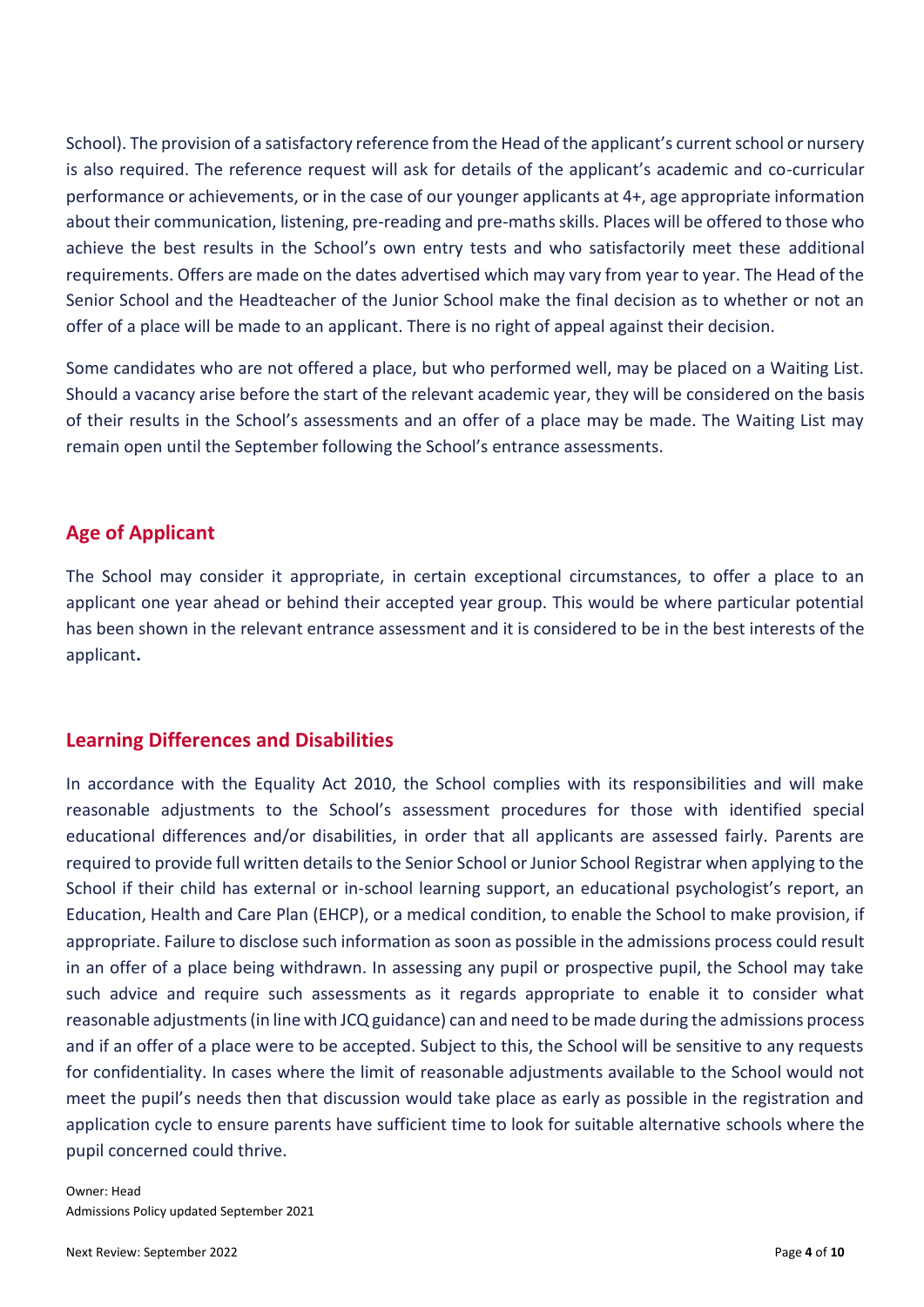#### **Disclosure**

The School relies on the integrity of the admissions procedure and therefore the truthfulness of the information provided by the applicant's parents as well as the requirement to disclose any information to the School which may be relevant to the application process such as any learning difference or disability. Where relevant information is not disclosed or proves to be false or misleading the School reserves the right to withdraw the offer of a place which may have been granted, deny the applicant admission, or where a child has already been admitted, request that the child is withdrawn from the School.

## **Progression through the School**

The vast majority of pupils progress from one section of the School to the next. However, in certain circumstances, where a pupil is not able to fully access the curriculum, the School may recommend that another school would be more appropriate. In these circumstances, the School would work with and support the parents and pupil to help them find a different school where the pupil concerned can thrive.

## **Transfer from the Pre-Prep School to the Prep School**

The expectation is that children attending the Pre-Prep School will transfer to the Prep School, subject to their demonstrating that they will be able to progress well with the demands of the Prep School curriculum. Year 2 pupils sit the 7+ Entrance Examination towards the end of the Autumn Term. If it is felt that a pupil in the Pre-Prep will not thrive at the Prep School, the School would support the pupil and the pupil's parents in finding an alternative school which would better suit their child's learning and where they would flourish.

## **Transfer from the Prep School to the Senior School**

The expectation is that children attending the Prep School will progress to the Senior School at 11+, subject to their meeting the required standard of performance in Years 5 and 6. Year 6 pupils are required to sit the Senior School's 11+ Entrance Examination and may be considered for an Academic Scholarship in line with external applicants to the Senior School. Prep School pupils may apply for Senior School Art, Music and Sports Scholarships in the same way as external applicants, and may also apply for a bursary. If it is felt that a pupil in the Prep School will not thrive at the Senior School, the School would support the pupil and the pupil's parents in finding an alternative school which would better suit their child's learning and where they would flourish.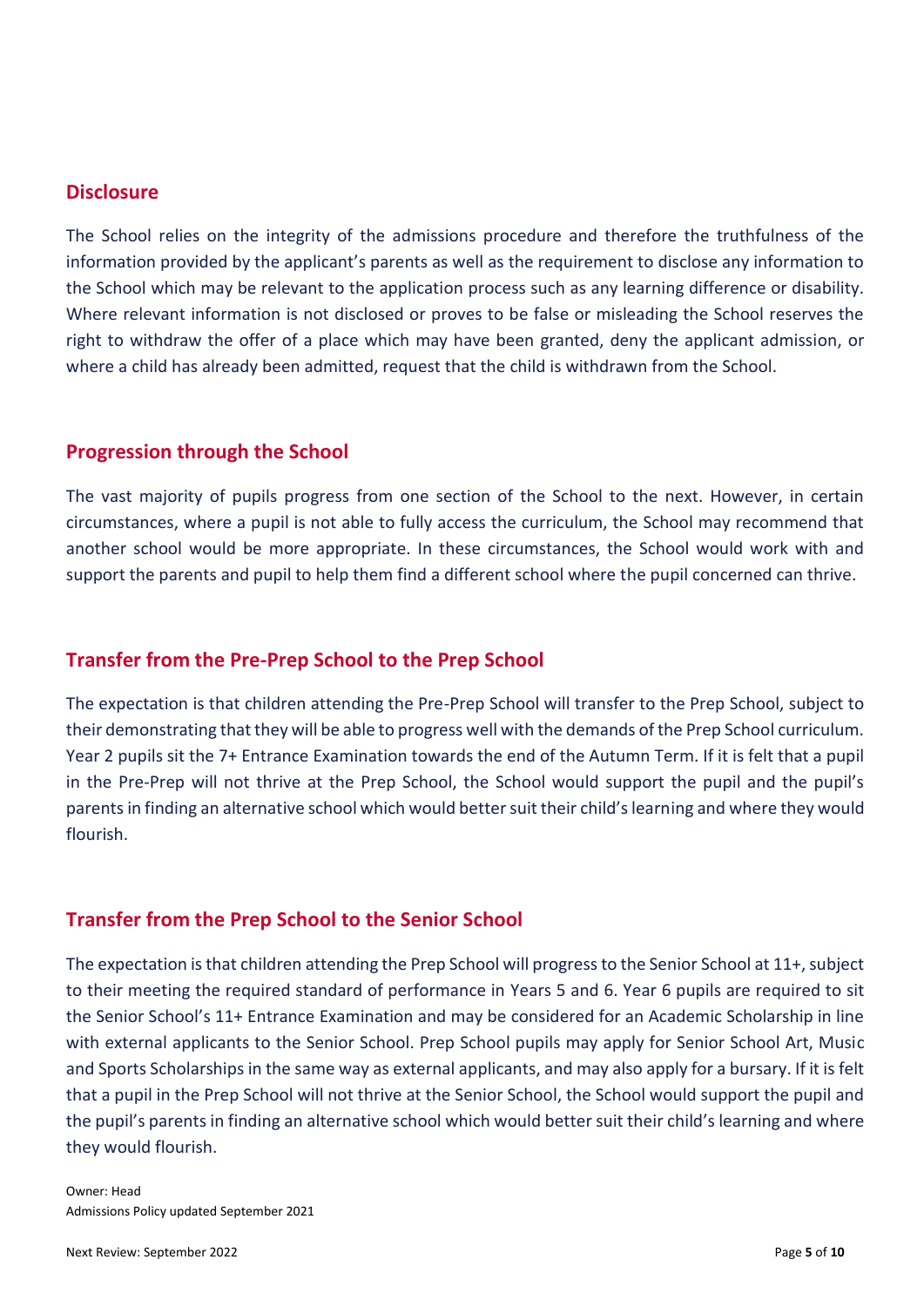### **Transfer into the Sixth Form**

The expectation is that pupils attending the Senior School will progress to the Sixth Form following their GCSE examinations and there is no separate application process for internal transfer into the Sixth Form. However, there is a minimum entry requirement for transfer into the Sixth Form based on GCSE results and any internal pupil who does not meet this will be invited to meet with the Head or Deputy Head Academic and Head of Sixth Form in August to discuss next steps. In some cases it may be appropriate for the school to support the pupil and their parents in finding an alternative school which would better suit their learning.

Each subject has its own entry requirements (based on GCSE results) for study in the Sixth Form for both internal and external candidates. These requirements are reviewed and updated regularly. External candidates for the Sixth Form who are successful at the Entrance Examination and interview stage will receive a conditional offer based on GCSE results. Should there be a concern that a pupil is unlikely to meet the necessary entry requirements for Sixth Form study at JAGS, the School will work with the parents to help them find a different school where the pupil can thrive.

#### **Terms and Conditions**

Admission to the School is subject to the Standard Terms and Conditions current at the time and to any reasonable amendments made to them from time to time.

#### **Overseas Applicants**

Applicants living abroad may, subject to appropriate invigilation arrangements being in place, be able to sit the 7+ and Senior School Entrance Examinations at their current school. Ideally applicants will attend the School for any interviews or further assessments which may be required, including for any scholarships, but where this is not possible alternative arrangements may be made, where feasible.

The School is a day school and offers no boarding places. The School only accepts pupils who reside with their parent(s) in a location close enough to travel from home to school and back daily. The School does not provide visas to enable overseas students to come to the UK to study. Applicants and pupils must meet the appropriate UK government visa requirements in place at the time.

#### **Junior School Assessments for 4+ and 7+ Entry**

These take place in the December (4+) and January (4+ and 7+) prior to a September admission. Parents should note that entry is competitive.

Owner: Head Admissions Policy updated September 2021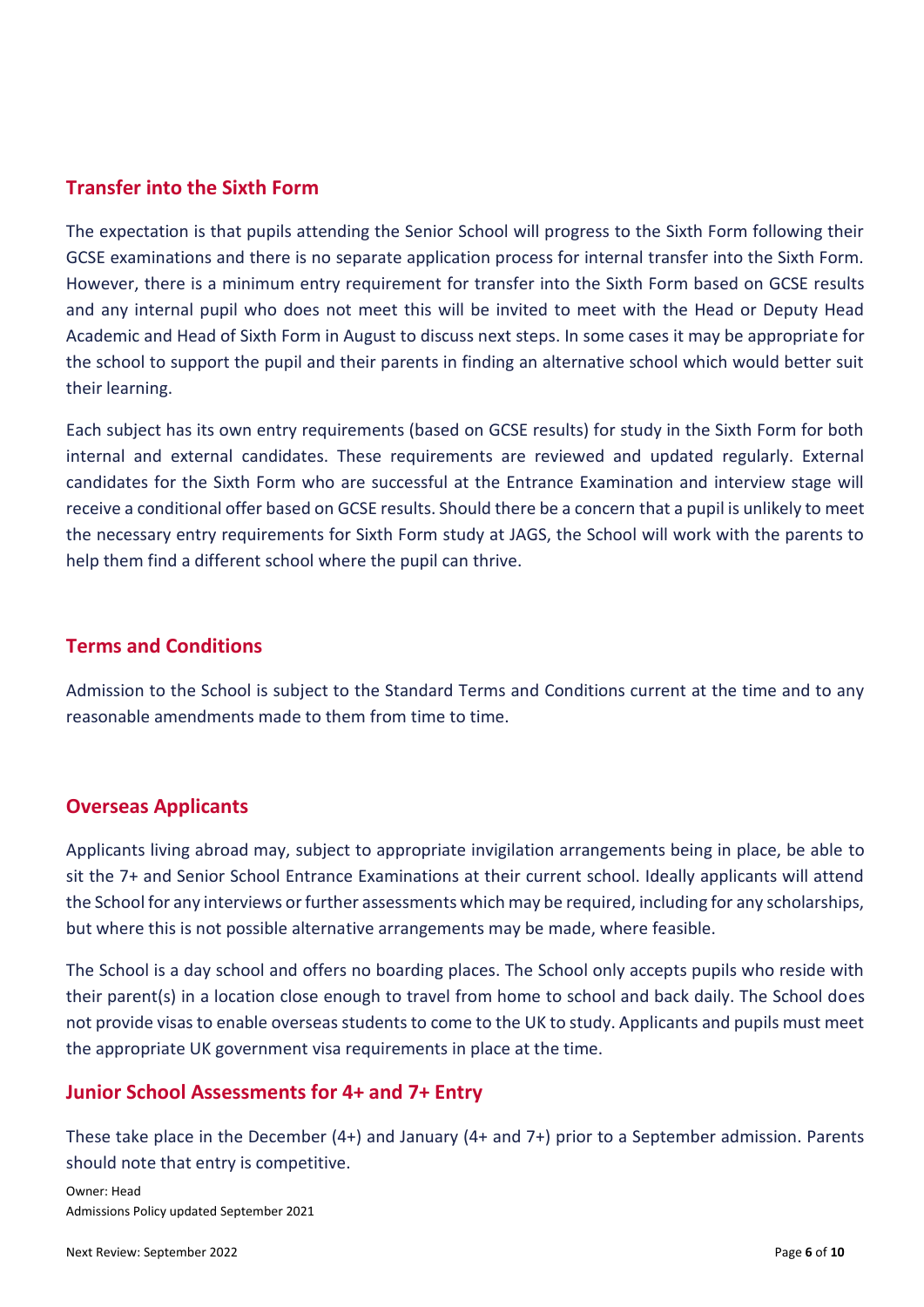• At 4+, an assessment is undertaken by qualified Early Years staff. During this process, the children will take part in pre-reading, writing and number activities on a 1:1 basis, as well as playing games to give some insight to their general aptitude. All activities are chosen to reflect pre-school experiences which the children will most likely have encountered and time is also built in for the children to engage in free play and enjoy a story. The School aims to assess children in small groups, alongside others with a similar birth date. A written report is requested from their current nursery.

• At 7+, applicants are tested in English, Mathematics and computer based Reasoning and a group activity. Applicants who have achieved the required academic standard are invited back for short Mathematics and Reading tests, and an interview with the Headteacher. A written report is requested from their current school.

## **Senior School Assessments for 11+ Entry**

The 11+ admissions programme for external candidates commences in the Autumn Term in the form of Welcome Mornings, and culminates with an online Entrance Examination for all candidates which must be completed by early January, prior to a September admission. Parents may register from the start of the Summer Term when their child is in Year 5 until the end of October when they are in Year 6.

• During the Welcome Mornings applicants are observed in groups, occupied in a variety of activities. They also have an interview with a senior member of staff, and complete a creative writing task.

• The Entrance Examination consists of online papers in Verbal Reasoning, Non-Verbal Reasoning, English and Mathematics, and is designed to gauge intellectual potential, not to test what they have learnt at their junior school. The online paper can be sat either in the candidate's own junior school or, where this is not possible, at JAGS. A window of time is specified in which the online test must be completed. Academic Scholarship assessments take place after the Entrance Examination and the strongest candidates are invited back for these.

• A reference is requested from an applicant's current school prior to an offer being made.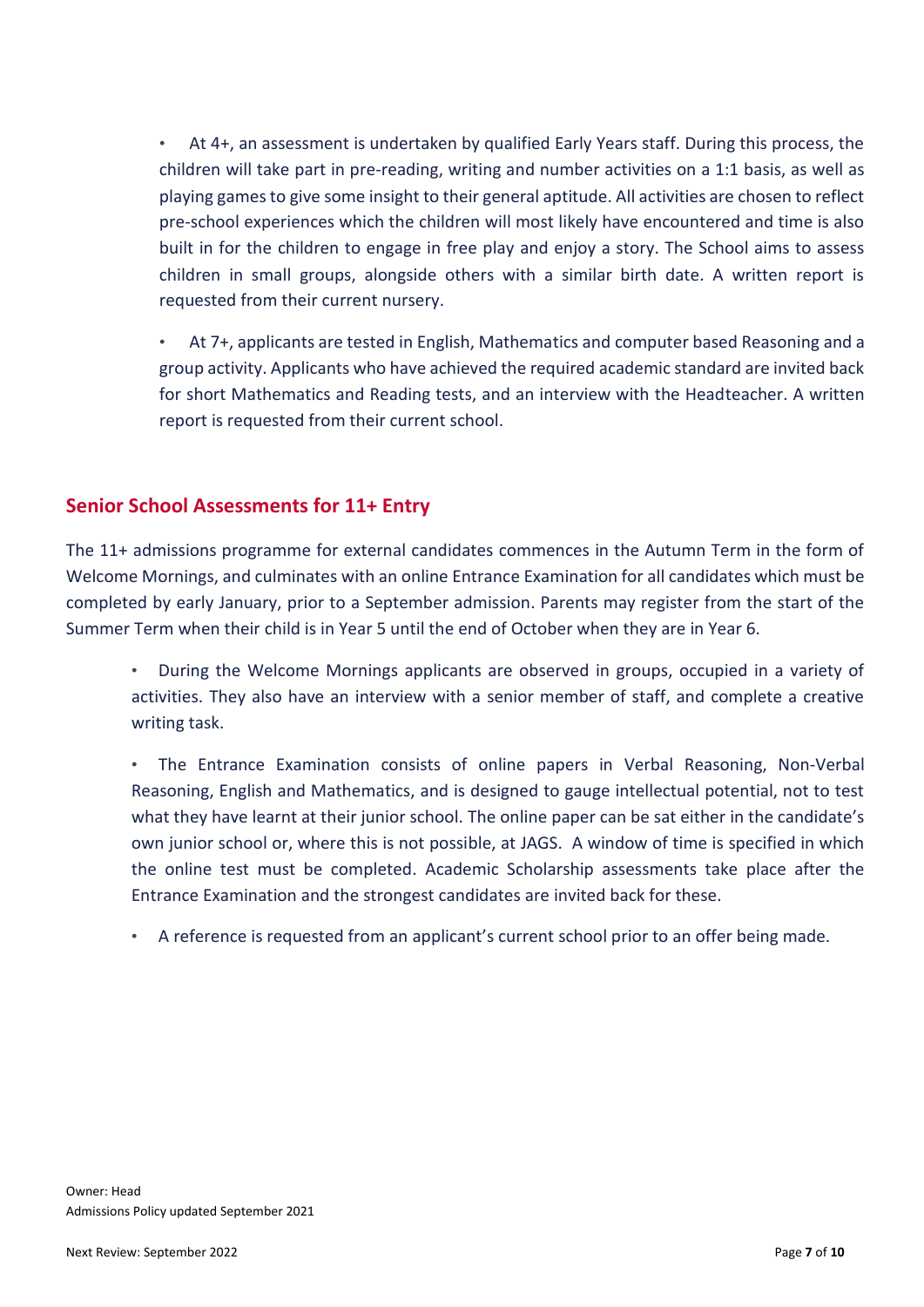## **Senior School Assessments for Deferred 13+ Entry**

Applicants at UK schools which extend beyond Year 6 provision may apply for deferred 13+ entry. These applicants follow the 11+ admissions route but indicate, on registering, a wish to defer their place to entry at Year 9 two years later. Offers are made at the same point as those for 11+ admission and are secured for two years with an increased deposit. The School expects deferred 13+ applicants to perform at a marginally stronger level than their 11+ peers as they are joining slightly later. A reference is also sought from the applicant's current school. Deferred 13+ applicants are expected to remain in their current school until the end of Year 8; the School is unable to defer a place if an applicant is moving or moves to another school. A place may be withdrawn, and the deposit retained, if an applicant who has accepted a place moves schools prior to entry to JAGS in Year 9.

## **Senior School Assessments for Sixth Form Entry**

Admission to the Sixth Form depends on the results of an Entrance Examination, which consists of a thinking skills test and essay and a 1:1interview. Applicants will also be required to meet certain requirements in their GCSE results. References from the applicant's current school are requested at the time of applying and are taken into consideration as part of the entrance process. The examination is held in the November of the year preceding prospective entry**.** 

# **Chance Vacancy Assessments**

## **Junior School**

Chance Vacancy assessments for entrance to the Pre-Prep or Prep School take place only when a space becomes available within an academic year group which the School wishes to fill. Applicants on the Chance Vacancy List are invited to attend an assessment. At the Pre-Prep School, applicants will be assessed age appropriately, according to the relevant Year group. At the Prep School, applicants will be assessed in English, Mathematics and they will sit a computer-based Reasoning Test. Offers are made to applicants who best meet the academic criteria. A reference is requested from the successful applicant's current school.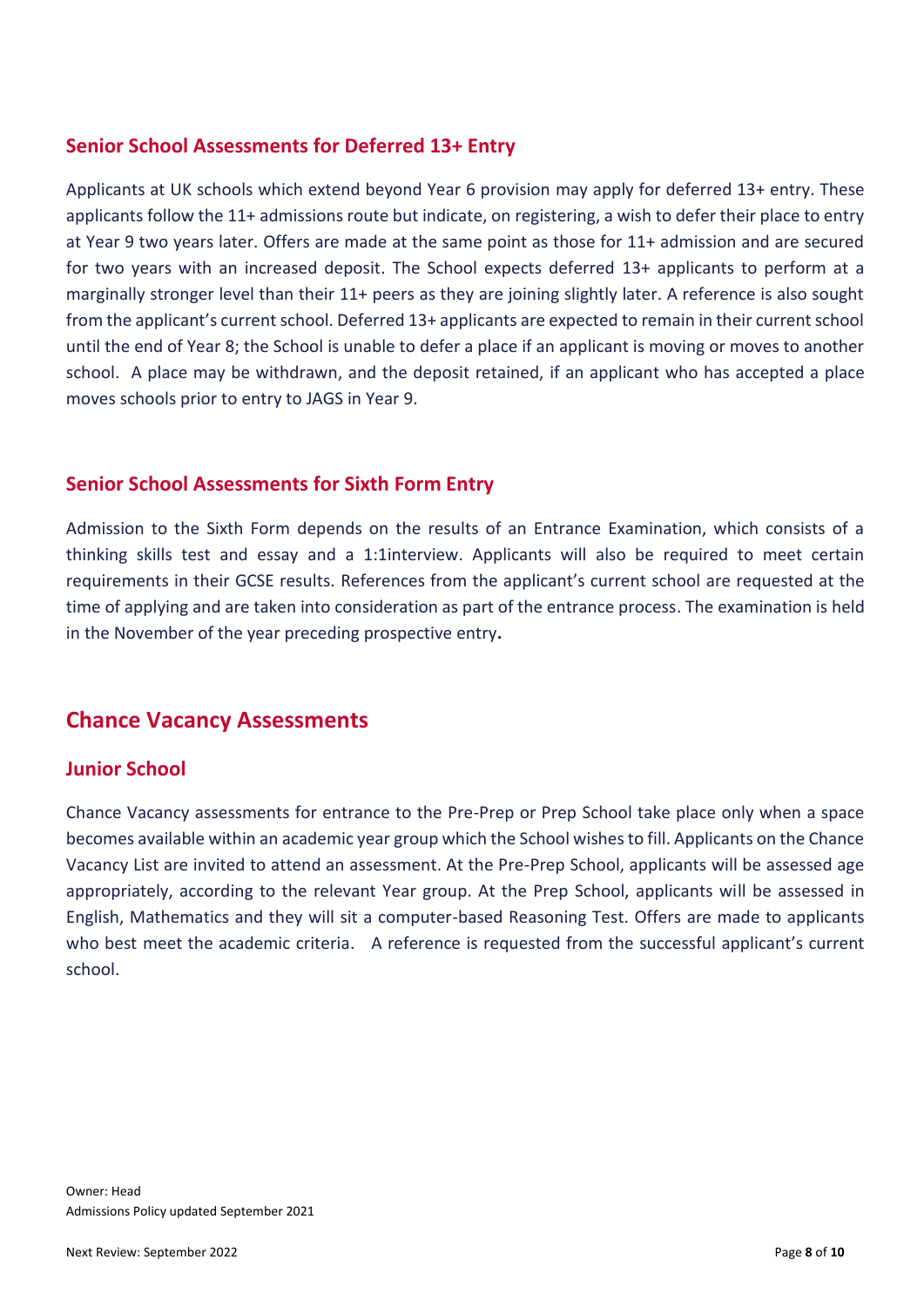## **Senior School**

Chance Vacancy assessments for entry at 12+, 13+ and 14+ are held in early January of the year of prospective entry. They involve an Entrance Examination consisting of papers in English, Mathematics and an online CAT4 Reasoning test. References are requested from an applicant's current school and candidates who perform well in their entrance assessments are invited back subsequently for one on one interviews. Offers are dependent on academic ability and available space within the relevant Year group.

#### **Special Consideration**

There may be circumstances when an applicant's performance in the School's Entrance Examinations or assessments may be impaired by specific circumstances which warrant special consideration to be given. These may include, for example:

- Illness which may have included an extended absence from the applicant's current school.
- A close family member's serious illness at the time of the assessment or recent bereavement.
- The applicant has been educated overseas.

In these circumstances, the School may request written evidence (including medical evidence, if relevant) supporting any request for special consideration to be given in order that the School may make a fair assessment of the applicant's particular impairment and the extent to which this may have impacted on the applicant's performance.

#### **Senior School Scholarships**

Academic, Music, Sport and Art scholarships are available at 11+, deferred 13+, Chance Vacancy 13+ and 16+ entry points. Academic scholarship awards are usually valued at £1000, to be deducted from the School's annual tuition fees. Music Scholars will also receive an award towards instrumental tuition fees. Scholarships are not available in the Junior School.

#### **Bursaries**

Means-tested James Allen's Bursaries are available across all Year groups in the Senior School for those who will have difficulty paying the fees. An applicant may apply for scholarships and for a bursary and may